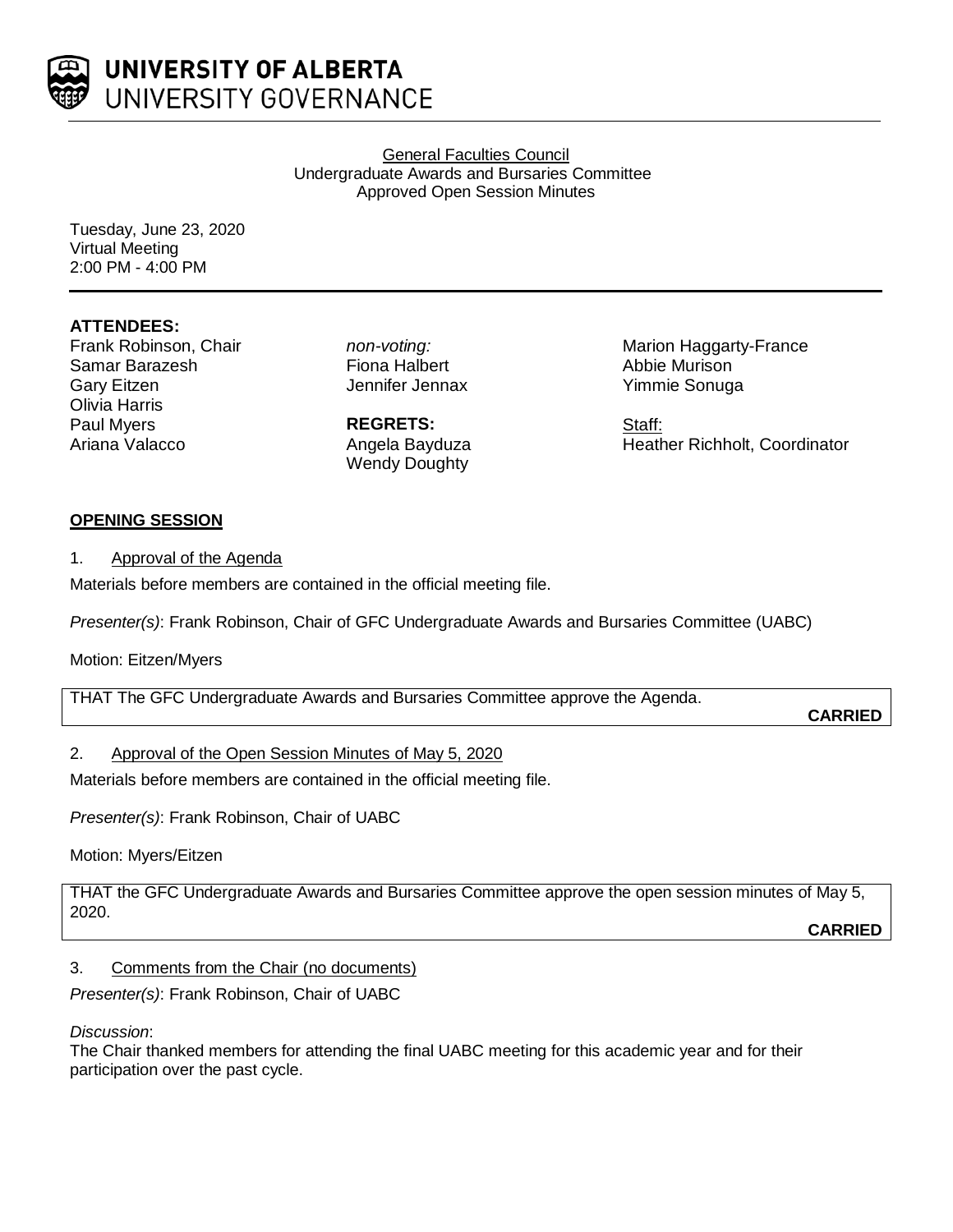# **ACTION ITEMS**

#### 4. New Annually Funded Financial Supports for Approval

Materials before members are contained in the official meeting file.

*Presenter(s)*: Fiona Halbert, Assistant Registrar, Student Financial Support; Allen Wolfe, Specialist, Student Financial Support, Office of the Registrar; Shari Klassen, Specialist, Student Financial Support, Office of the **Registrar** 

#### *Discussion*:

Members discussed the special application required to select students for the CMA Foundation funded bursaries, the correction that was needed for the awards funded by the Dr Thomas Stevenson and Mrs Patricia Stevenson Student Support and Wellbeing Endowment, and why an endowment would be used to fund annually funded awards.

#### Motion: Myers/Valacco

THAT the GFC Undergraduate Awards and Bursaries Committee approve, with delegated authority from General Faculties Council, the following new annually funded Undergraduate Awards and Bursaries, as submitted by Student Financial Support and as set forth in Attachment 1, as amended, to be effective immediately:

•Medicine Class of 1999 Bursary •CMA Foundation COVID-19 Support for Medical Learners Bursary •Dr Nigel Flook Award in Family Medicine •Dr Thomas Stevenson and Mrs Patricia Stevenson Award in Dentistry •Dr Thomas Stevenson and Mrs Patricia Stevenson Award in Dental Hygiene •RSM Canada Scholarship in Accounting

**CARRIED**

#### 5. New Endowed Financial Supports for Approval

Materials before members are contained in the official meeting file.

*Presenter(s)*: Fiona Halbert, Assistant Registrar, Student Financial Support; Allen Wolfe, Specialist, Student Financial Support, Office of the Registrar; Shari Klassen, Specialist, Student Financial Support, Office of the **Registrar** 

*Discussion*: There was no discussion.

### Motion: Myers/Valacco

THAT the GFC Undergraduate Awards and Bursaries Committee approve, with delegated authority from General Faculties Council, the following new endowed Undergraduate Awards and Bursaries, as submitted by Student Financial Support and as set forth in Attachment 1, to be effective immediately: •Lloyd Publicover Scholarship

**CARRIED**

### 6. Amended Financial Supports for Approval

Materials before members are contained in the official meeting file.

*Presenter(s)*: Fiona Halbert, Assistant Registrar, Student Financial Support; Allen Wolfe, Specialist, Student Financial Support, Office of the Registrar; Shari Klassen, Specialist, Student Financial Support, Office of the